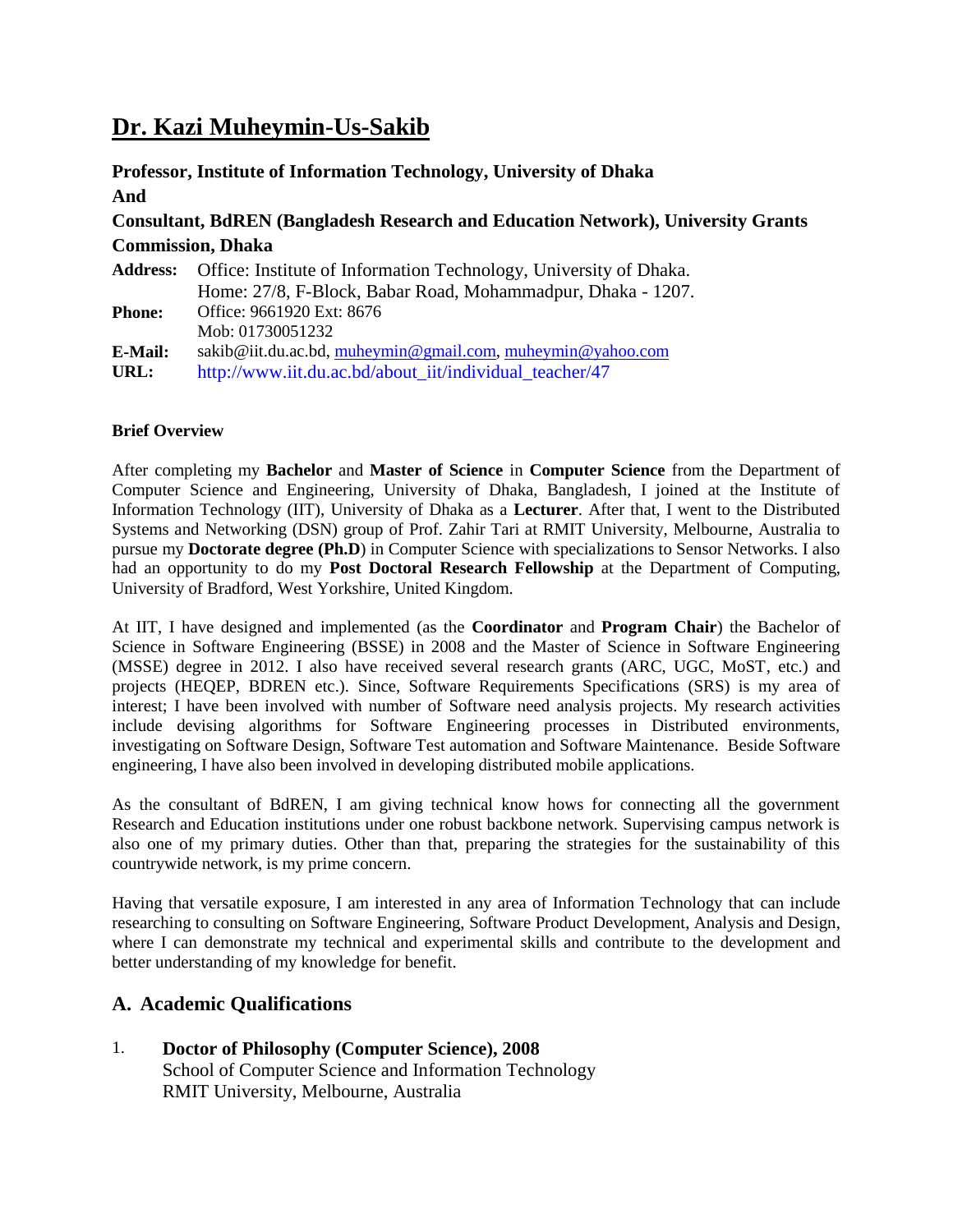**Thesis:** Energy Balanced Sensor Node Organisation For Maximising Network Lifetime. **Supervisor:** Professor Zahir Tari and Peter Bertok

# 2. **Masters in Computer Science, 2001**

Department of Computer Science and Engineering, University of Dhaka **Thesis:** An Efficient Simple and Conflict-Free Protocol for All-Optical Networks. **Supervisor:** Asso. Prof. Mossaddek Hossain Kamal and Upama Kabir

## 3. **Bachelor in Computer Science, 1999**

Department of Computer Science and Engineering, University of Dhaka

# **B. Professional Experiences**

#### 1. **Professor**

Institute of Information Technology, University of Dhaka Duration: October 2016 to Date

# **Job Description:**

· Preparing course materials and delivering lectures from undergraduate to post graduate levels.

· Supervising thesis and projects on Software Engineering and Distributed Systems.

· Performing administrative jobs such as Intern and Placement Office, House Tutor etc and doing projects such as e-Presence at University of Dhaka, ADB, WB, UGC and MoST grants etc.

# 2. **TST Consultant (Technical)**

Bangladesh Research and Education Network (BdREN), University Grants Commission (UGC), Bangladesh

Duration: October 2017 to Date

# **Job Description:**

· Managing and supervising the implementation of countrywide research and education network backbone.

· Managing and supervising the implementation of University campus networks.

· Managing and supervising the operation of backbone and campus networks.

· Devising strategic planning for sustainability of BdREN

· Coordinating the research, education, training and collaboration between education institutes from BdREN and other NRENs as well.

#### 3. **Director**

Institute of Information Technology, University of Dhaka Duration: August 2014 to August 2017

# **Job Description:**

- · Administering the staffs, teachers and students of the Institute.
- · Setting and maintaining a strategic vision for the Institute.
- · Leading and promote research within the Institute.
- · Coordinating Institute strategy, research, education, training, and collaboration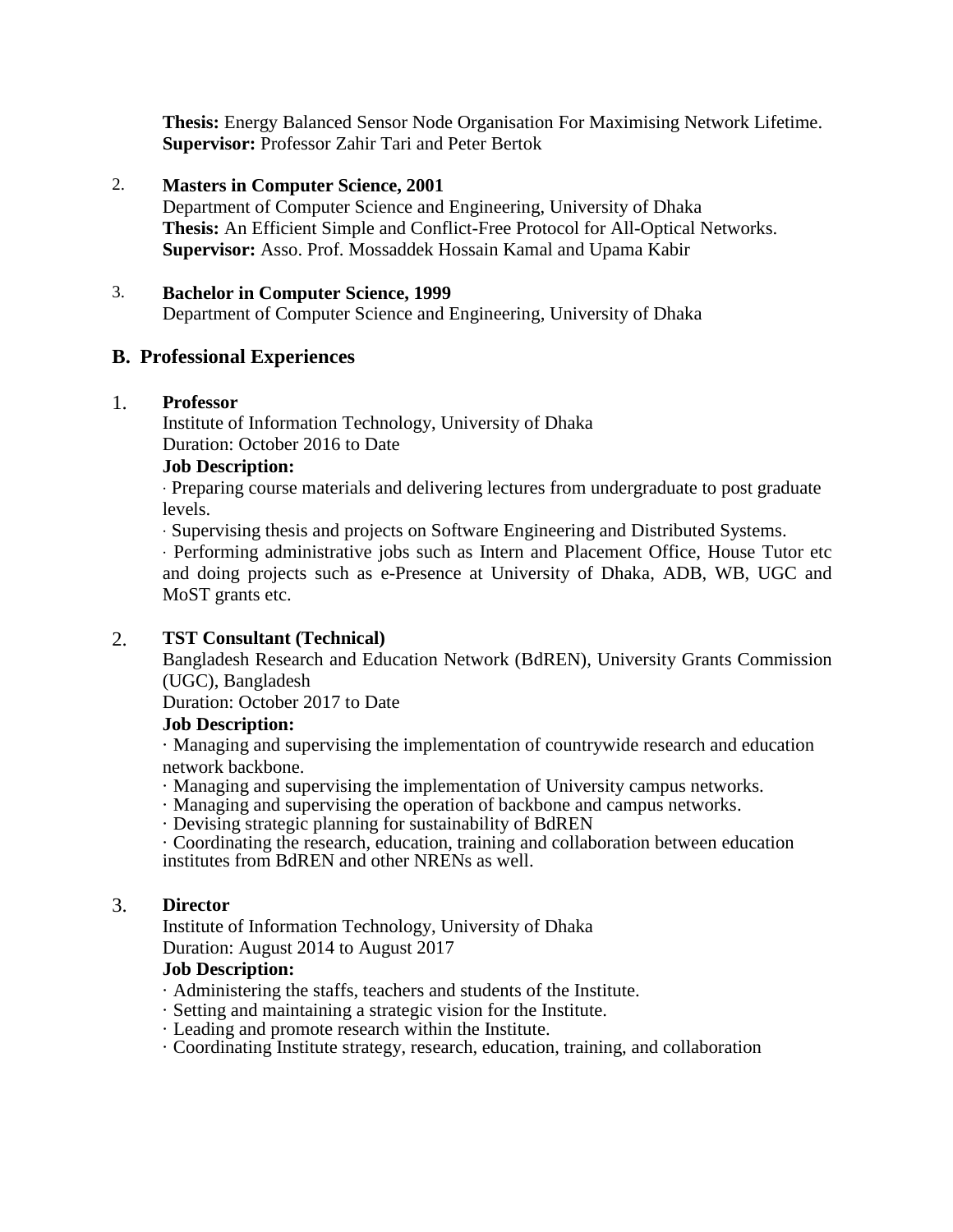# 4. **Associate Professor**

Institute of Information Technology, University of Dhaka Duration: July 2012 to October 2016

## **Job Description:**

· Preparing course materials and delivering lectures from undergraduate to post graduate levels.

· Supervising thesis and projects.

· Performing administrative jobs such as Bachelor Program Chair, Intern and Placement Office Head, House Tutor etc and doing projects such as DU Campus Network, UGC and MoST grants etc.

# 5. **Post Doctoral Fellow**

Department of Computing, University of Bradford, United Kingdom. Duration: January 2010 to December 2010.

#### **Job Description:**

· Supervising PhD students working on trust based secured network.

· Supervising MS by research students working on DNA cryptography and a Decision Support System (DSS) for Cancer prediction.

· Investigating on Multi-objective optimization for Cancer drug infusion.

#### 6. **Assistant Professor**

Institute of Information Technology, University of Dhaka Duration: July 2008 to June 2012.

#### **Job Description:**

· Preparing course materials and delivering lectures from undergraduate to post graduate levels.

· Supervising thesis and projects on Distributed Systems, Wireless Networks, Network Security and Web Services.

· Performing R&D with the Industry Collaboration such as SMS based Information Push/Pull service for Renata Ltd. Bangladesh.

#### 7. **Teaching Assistant**

School of CS&IT, RMIT University, Melbourne, Australia Duration: January 2005 to July 2007.

# **Job Description:**

· Prepared course materials and delivered lectures to International students from undergraduate to post graduate levels.

· Supervised projects on Distributed Systems.

#### 8. **Lecturer**

Institute of Information Technology, University of Dhaka Duration: March 2003 to July 2008.

#### **Job Description:**

· Prepared course materials and delivered lectures from undergraduate to post graduate levels.

· Supervised thesis and projects on Distributed Systems and Wireless Networks.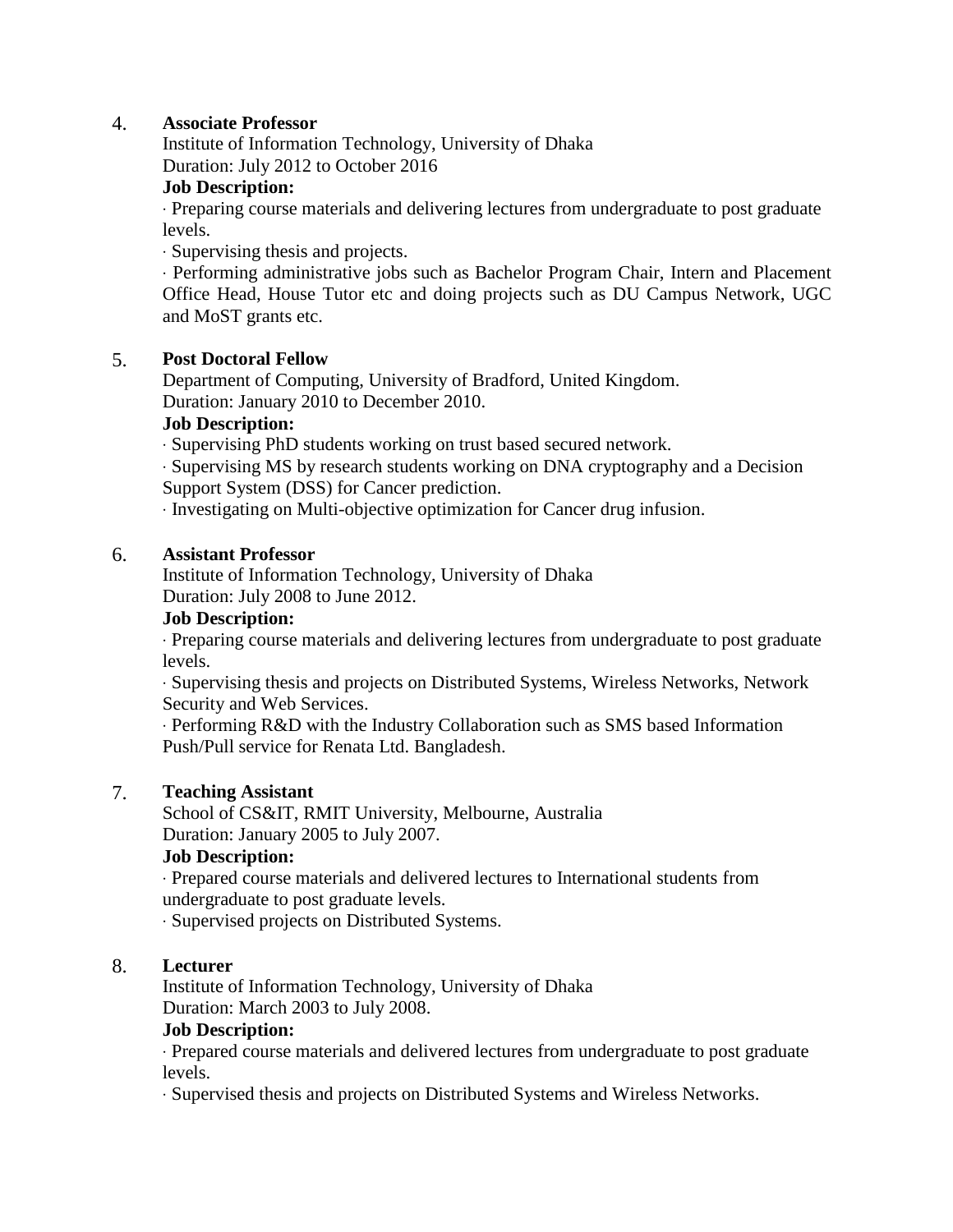# 9. **System Programmer**

Proshika Computer Systems, Dhaka, Bangladesh. Duration: February 2002 to March 2003.

#### **Job Description:**

· Maintained and customized the ProshikaShabda, a leading bangla interface for word processing.

· Developed the ProshikaShabdaUnicode, the first commercial bangla unicode interface for word processing.

#### 10. **System Administrator**

Global Link Telcom Limited, Dhaka, Bangladesh. Duration: January 2001 to February 2002.

#### **Job Description:**

· Developed a Linux and Windows NT based Internet Fax network.

· Maintained the Internet Fax network of over one thousand clients.

# **C. Extra activities**

#### 1. **Member, Board of Advanced Studies (BAS)**

Shahjalal University of Science and Technology (SUST) 2015 to October 2017

#### 2. **House Tutor**

Shahidullah Hall, University of Dhaka February 2012 to October 2017

#### 3. **Member, Board of Governors**

Institute of Information Technology, University of Dhaka July 2011 to October 2017

#### 4. **Member, Board of Governors**

Institute of Information Technology, Jahangirnagar University July 2011 to October 2017

#### 5. **Advisor**

DU IT Society (DUITS), University of Dhaka 2011 to Date

#### 6. **Member, Selection Committee (Selected)**

- a. IIT, University of Dhaka (2014 to Date)
- b. Department of Library Sciences, University of Dhaka (2015 2017)
- c. Bangabandhu Sk. Mujibur Rahman Agriculture University (2015 to Date)
- d. Department of Software Engineering, Daffodil University ( 2015 to Date)
- e. IIT, Noakhali Science and Technology University (2016 to Date)

#### 7. **Organizing Chair**

Workshop on Software Engineering, University of Dhaka 2012 to Date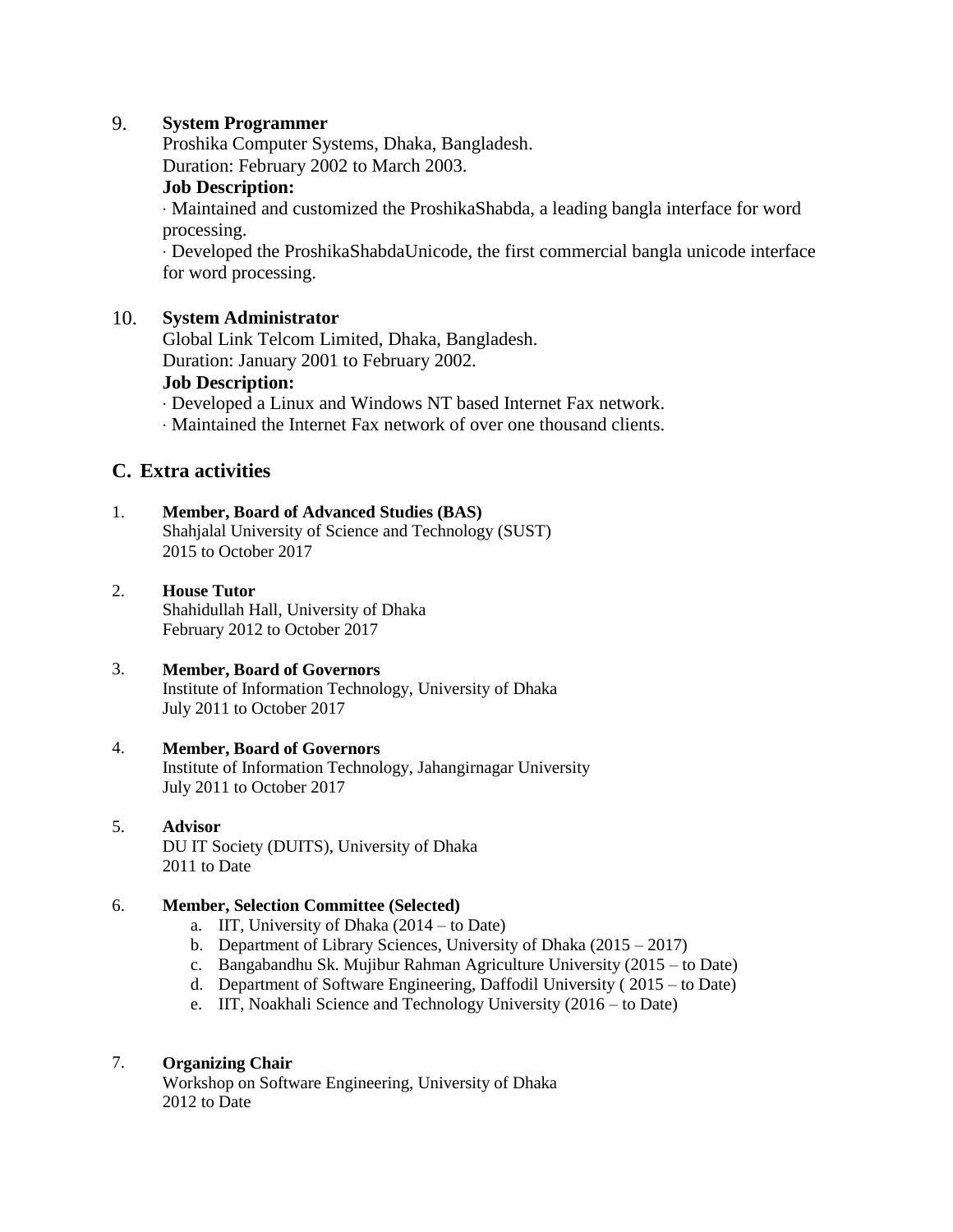### 8. **Co-Chair (Organizing)/IPC of Software Engineering Track**

- a. ICEIV,  $(2013 -$ to Date)
- b. ICEEICT,  $(2015 -$ to Date)
- c. SoftEng,  $(2015 -$ to Date)

# 9. **Syllabus Committee Members**

- a) Department of ICT, Bangladesh University of Professionals
- b) Institute of Information and Communication Technology (IICT), Noakhali Science and Technology University (NSTU)
- c) Department of Computer Science and Engineering, Islamic University of Technology (IUT)
- d) Department of Software Engineering, Daffodil University

#### **Other Important roles:**

- 1. **Grand Juror,** National Mobile Application Award, WE CAN, NASA, DUITS etc
- 2. **Program Chair,** Bachelor Program, IIT, DU (2011 2013)
- 3. **Student Advisor,** IIT, DU. (2008-2010)
- 4. **General Secretary,** CSEDU Alumni Association (2008-2010)
- 5. **IPC Member,** SKIMA, CSA, SOFTENG etc
- 6. **Convener** (Dhaka Side), Asia Pacific Network Information Center (APNIC) Workshop on IPv6, 2008[\(http://www.apnic.net/training/registration/20080716.html\)](http://www.apnic.net/training/registration/20080716.html).
- 7. **Member,** Bangladesh Red Crescent Society
- 8. **Executive Member,** Bangladesh Hepatitis Society

# **D. Project/Scholarship/Grant**

#### **Research Projects:**

#### 1. **Mobile Apps Testing**

**Funded by :** ICT Division, Ministry of ICT, Government of Bangladesh, 2015-2016 **Position:** Principal Investigator

**Description:** The goal of this research oriented project is to automate different types of mobile application testing to increase the overall quality of mobile application life cycle. This project focuses on conducting contextual tests in virtual mobile devices. Other investigators are – Lecturer Rayhanur Rahman and Amit Seal of IIT.

# 2. **Cloud Computing Provenance Detection**

**Funded by :** University Grants Commission (UGC), 2011-2013. **Position :** Chief Investigator

**Description:** Discovering novel techniques for detecting provenance in cloud is the main aim of this project. MSSE research students (Asif Imran, Alim Ul Gias and Rayhan Rahman) are working as RAs is this project with Investigator Emon Kumar Dey.

#### 3. **Infrastructure for Highly Dynamic Web Services.**

**Funded by :** The Australian Research Council (ARC), Linkage scheme no: LP0347217 (2004 - 2007)

#### **Position :** Investigator

**Principal Investigator :** Prof. Zahir Tari (zahir.tari@rmit.edu.au), RMIT University, Australia.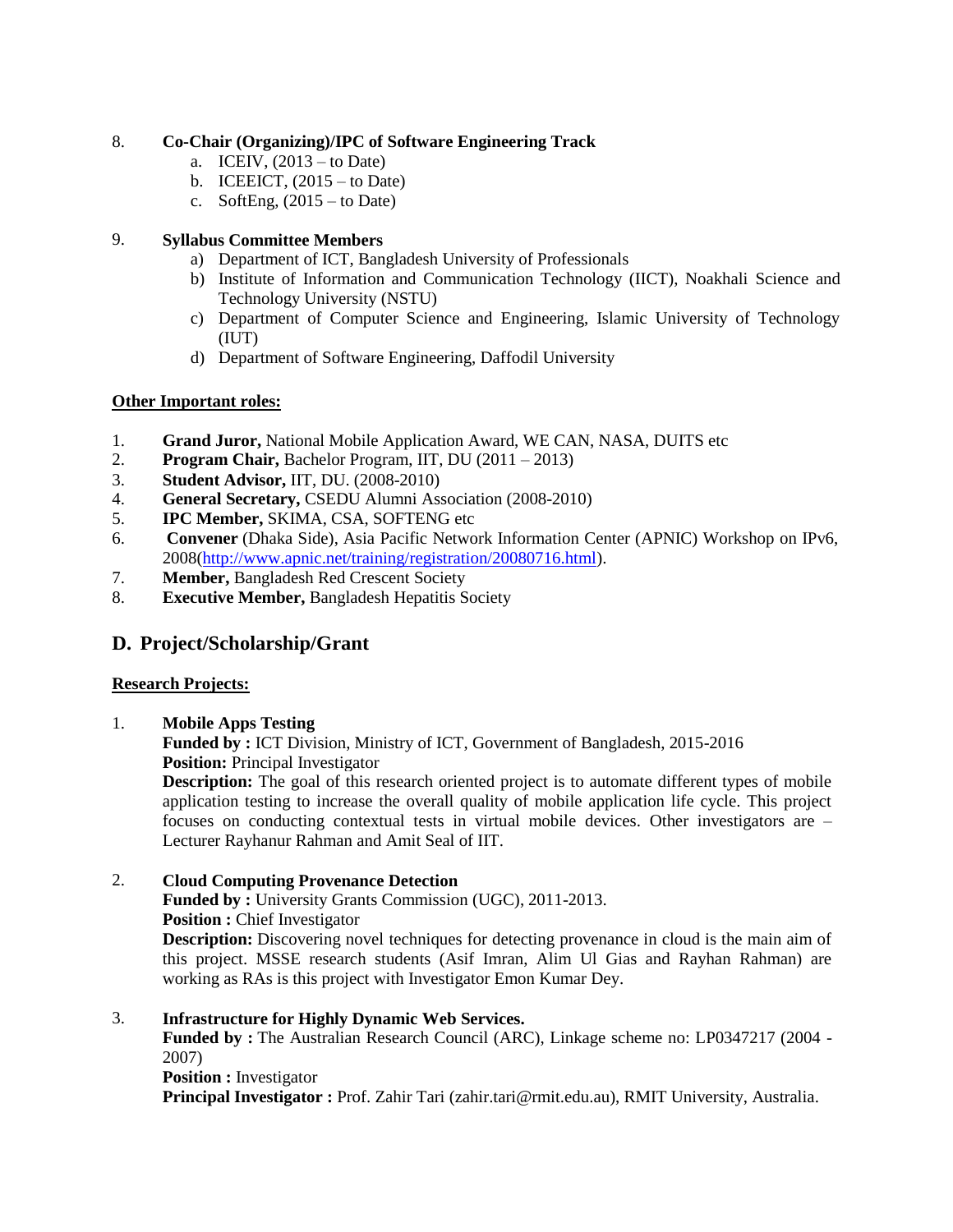**Description :** This project aimed at designing a robust and scalable infrastructure to support highly dynamic web services. This infrastructure provides an adaptive e-business platform enabling optimal integration of enterprise complex business processes across external systems and third party applications.

#### **Dhaka University Projects:**

- 1. **Campus e-Presence at the University of Dhaka Funded by :** BDREN (World Bank), 2016-2017. **Position :** Sub-Project Manager (SPM) **Description:** Ensuring electronic presence of every member of DU through surveillance and access control with the state of the art technology.
- 2. **Dhaka University Campus Network Modernization Project Funded by :** BDREN (World Bank), 2013-2016. **Position :** Alternative Sub-project Manager **Sub-project Manager :**Prof. Dr. Mahabubul Alam Joarder, Director, IIT, University of Dhaka. **Description:** Modernize the Dhaka University campus network with state of the art technology.
- 3. **DU Library Automation Project, University of Dhaka Funded by :** the Central Library, University of Dhaka (2008 - 2010). **Position :** Member, Core Team. **Team Leader :** Assoc. Prof. Mosaddek Hossain Kamal (tushar@cse.univdhaka.edu), University of Dhaka. **Description:** A software is intended to develop to meet all the personalized needs of the DU library system. It will establish a fully automated library system.

#### **GoB Projects:**

- 1. **Education Quality Enhancement through ICT on Selected Private College Development Project, MOUSHI, Ministry of Education Funded by:** the Peoples Republic of Bangladesh (2015-2018) **Position:** Expert Member **Project Director:** Professor Shirajul Islam, MOUSHI, Shikkha Bhaban **Description:** About 1500 selected private colleges will be developed through Lab, internet and modern classroom facilities.
- 2. **Bangladesh National Library Modernization Project Funded by**: the Peoples Republic of Bangladesh (2011-2013) **Position:** Expert Member **Project Director:** Md. Mizanur Rahman, National Archives and National Library of Bangladesh. **Description:** Development of Library archiving process, archiving national documents of Peoples Republic of Bangladesh.
- 3. **Development of Digital Film Archiving Funded by :** Government of Bangladesh, 2009 - 11. **Position :** Expert Member **Project Director :**Md. Sarwar, Bangladesh Film Archive (BFA). **Description:** Developing a digital library and it's necessary infrastructure for the Bangladesh Film Archive.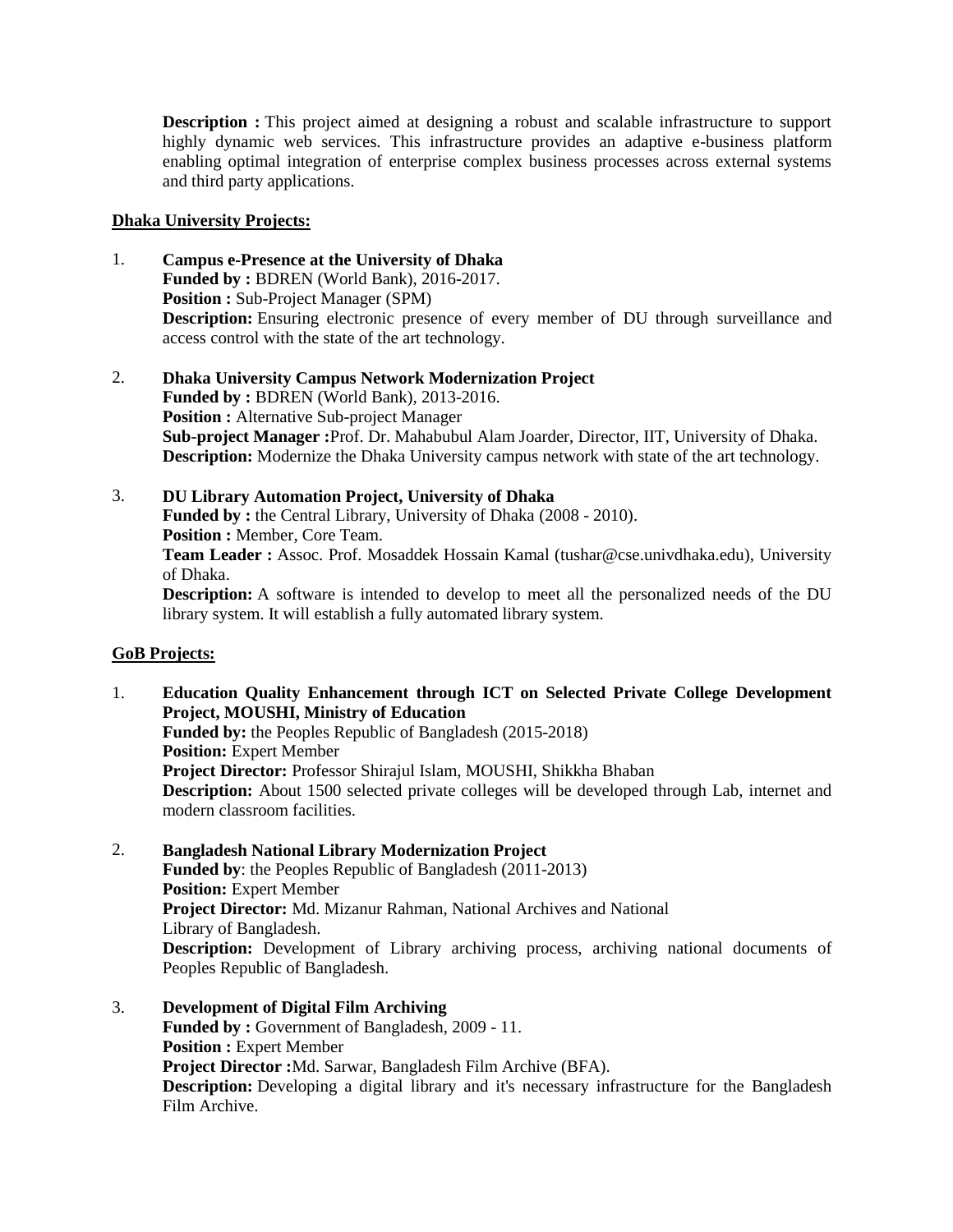#### **Curriculum Projects:**

1. **Syllabus for the Information and Communication Technology (ICT)** Home Economics College, Dhaka, 2015 **Position:** Coordinator **Administering Organization:** Home Economics College, Dhaka. **Description:** A modern tailored ICT syllabus for the home economics undergraduate students, to meet the current demand.

2. **Syllabus for the Master of Science in Software Engineering (MSSE)** Institute of Information Technology, University of Dhaka (2011 - 2012). **Position :** Coordinator **Administering Organization :** Institute of Information Technology, University of Dhaka. **Description:** A research based Software Engineering Graduate course is aimed to be developed for the students having undergrads in Software Engineering. For details please visit the IIT Website [\(http://iit.du.ac.bd/\)](http://iit.du.ac.bd/).

3. **Twinning Project – ICAEW**

**Funded by :** The World Bank, in association with the Institute of Chartered Accountants England and Wales (ICAEW), 2009.

**Position :** Consultant

**Project Head :**Juris Reinhards (juris.reinhards@icaew.com), ICAEW, United Kingdom. **Description:** Developing curriculum and Preparing professional reading lists for Information Technology Knowledge and Information Technology Applications for Institute of Chartered Accountants in Bangladesh (ICAB).

4. **Syllabus for the Bachelor of Information Technology (Major in Software Engineering) (The degree name is modified to Bachelor of Science in Software Engineering (BSSE))** Institute of Information Technology, University of Dhaka (2007 - 2008). **Position :** Coordinator

**Administering Organization :** Institute of Information Technology, University of Dhaka. **Description:** Software engineering is a systematic and disciplined approach to develop software. It applies computer science, mathematics, general education and business principles and practices to the creation, operation and maintenance of software systems. BIT(SE) program is a four-year industry-oriented degree specialized on Software Engineering. For detail, please visit the IIT Website (http://iit.univdhaka.edu/).

#### **Scholarships/Fellowship:**

- 1. **Fellowship at Kent and Ohio State University (Tour4), USA** The program is Virtual Clasrsoom Support and Management Visit for BdREN and University Team, 2017.
- 2. **Training of Teachers Abroad for Higher Studies.** Funded by the University of Dhaka. No: REGI/ADMIN-3/OverseasSchol./2004/32607. (2004 - 2007)
- 3. **APAC (Australian Partnership for the Advanced Computing) Summer School Scholarship** Provided by the Australian National University (ANU), Canberra, Australia, 2005.